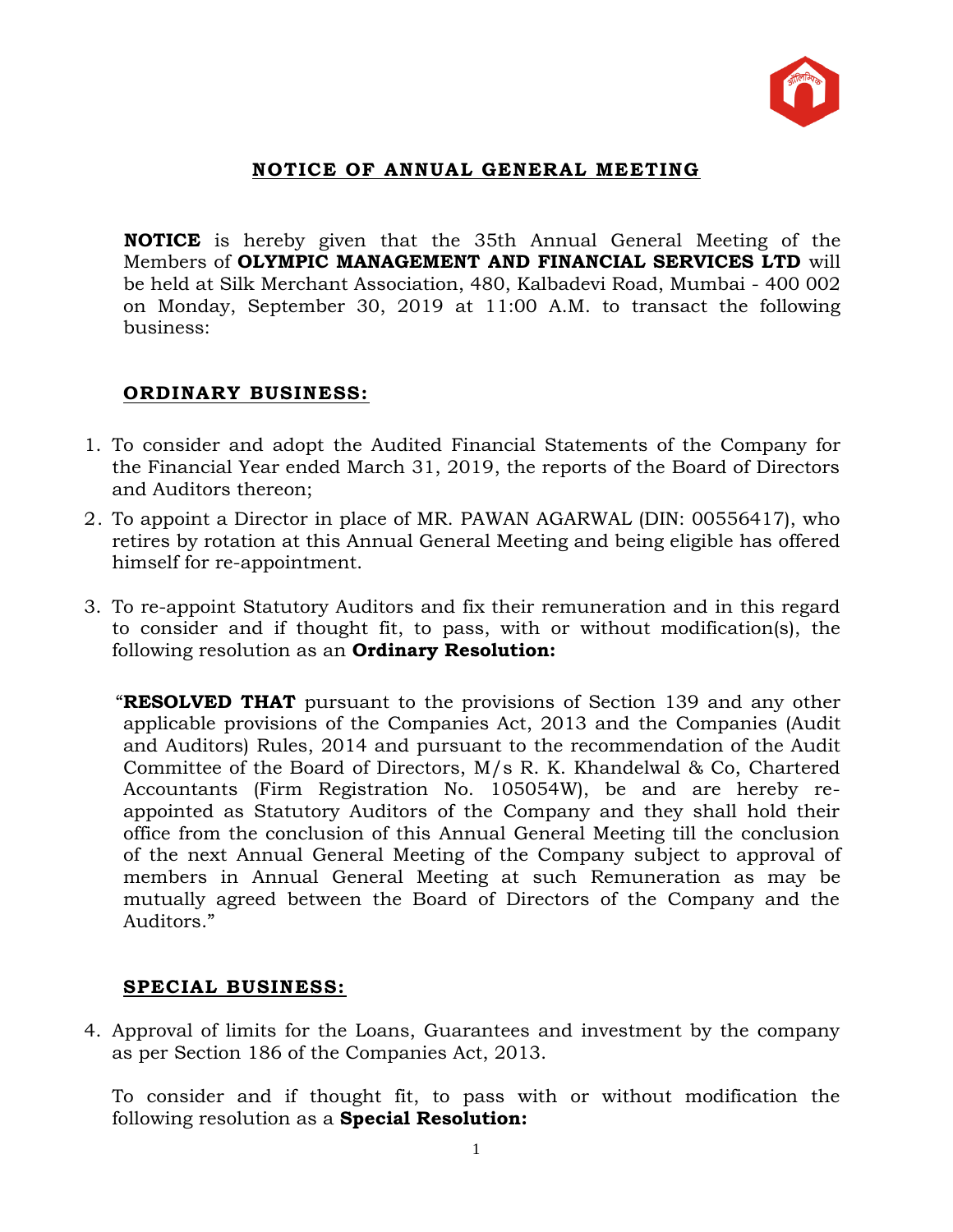

**"RESOLVED THAT** pursuant to the provisions of Section 186 and any other applicable provisions of the Companies Act, 2013 ("the Act") and rules made there under (including any statutory modification thereof for the time being in force) consent of the members of the company, be and is hereby accorded to the Board to (a) give any loan to any body corporate(s)/person(s); (b) give any guarantee or provide security in connection with a loan to any body corporate(s)/person(s); and (c) acquire by way of subscription, purchase or otherwise, securities of any body corporate from time to time in one or more tranches as the Board of Directors in their absolute discretion deem fit for an amount not exceeding Rs. 2,00,00,000/- (Rupees Two Crore only) outstanding at any time notwithstanding that such investments, outstanding loans given or to be given and guarantees and security provided are in excess of the limits prescribed in Section 186 of the Act."

**"RESOLVED FURTHER THAT** for the purpose of giving effect to the above, the Board of Directors of the Company and/or any person authorized by the Board from time to time be and is hereby empowered and authorized to take such steps as may be necessary for obtaining approvals, statutory or otherwise, in relation to the above and to settle all matters arising out of and incidental thereto and to sign and to execute deeds, applications, documents and writing that may be required on behalf of the company and generally to do all such acts, deeds, matters and things as may be necessary proper expedient or incidental for giving effect to this resolution."

5. Re-appointment of Shri Prafulla Shankarrao Shirke (DIN: 01209632) as an Independent Director

To consider and if thought fit, to pass with or without modification the following resolution as a **Special Resolution:**

"**RESOLVED THAT** pursuant to the provisions of Sections 149(10) and 152 read with Schedule IV and other applicable provisions, if any, of the Companies Act, 2013 as amended by the Companies (Amendment) Act, 2017, the Companies (Appointment and Qualification of Directors) Rules, 2014 (including any statutory modifications or re-enactment(s) thereof for the time being in force), the relevant provisions of the SEBI (Listing Obligations and Disclosure Requirements) Regulations, 2015 as amended (SEBI Listing Regulations), Shri Prafulla Shankarrao Shirke (DIN: 01209632), whose present term of office as an Independent Director expires at the ensuing Annual General meeting, who has given his consent for the re-appointment and has submitted a declaration that he meets the criteria for independence under Section 149 of the Act and the SEBI Listing Regulations and is eligible for re-appointment and whose reappointment has been recommended by the Nomination and Remuneration Committee and by the Board of Directors be and is hereby re-appointed as an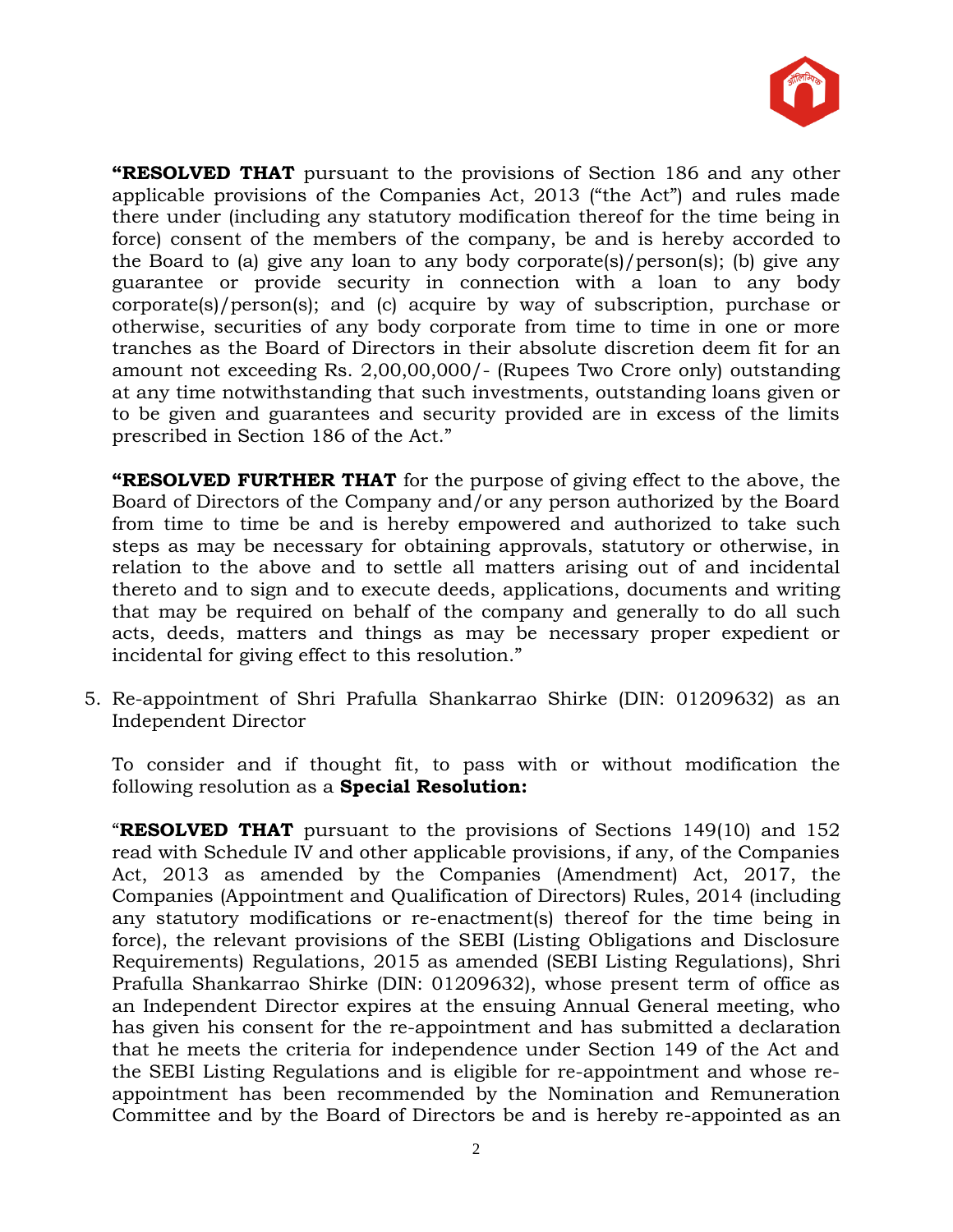

Independent Director of the Company, for a second term of five consecutive years with immediate effect till the conclusion of Fortieth Annual General Meeting of the Company."

6. Re-appointment of Shri Laxmidhar Narsingh Bhola (DIN: 02186657) as an Independent Director

To consider and if thought fit, to pass with or without modification the following resolution as a **Special Resolution:**

"**RESOLVED THAT** pursuant to the provisions of Sections 149(10) and 152 read with Schedule IV and other applicable provisions, if any, of the Companies Act, 2013 as amended by the Companies (Amendment) Act, 2017, the Companies (Appointment and Qualification of Directors) Rules, 2014 (including any statutory modifications or re-enactment(s) thereof for the time being in force), the relevant provisions of the SEBI (Listing Obligations and Disclosure Requirements) Regulations, 2015 as amended (SEBI Listing Regulations), Shri Laxmidhar Narsingh Bhola (DIN: 02186657), whose present term of office as an Independent Director expires at the ensuing Annual General meeting, who has given his consent for the re-appointment and has submitted a declaration that he meets the criteria for independence under Section 149 of the Act and the SEBI Listing Regulations and is eligible for re-appointment and whose reappointment has been recommended by the Nomination and Remuneration Committee and by the Board of Directors be and is hereby re-appointed as an Independent Director of the Company, for a second term of five consecutive years with immediate effect till the conclusion of Fortieth Annual General Meeting of the Company."

7. Re-appointment of Shri Hemant Damodar Mehta (DIN: 02643897) as an Independent Director

To consider and if thought fit, to pass with or without modification the following resolution as a **Special Resolution:**

"**RESOLVED THAT** pursuant to the provisions of Sections 149(10) and 152 read with Schedule IV and other applicable provisions, if any, of the Companies Act, 2013 as amended by the Companies (Amendment) Act, 2017, the Companies (Appointment and Qualification of Directors) Rules, 2014 (including any statutory modifications or re-enactment(s) thereof for the time being in force), the relevant provisions of the SEBI (Listing Obligations and Disclosure Requirements) Regulations, 2015 as amended (SEBI Listing Regulations), Shri Hemant Damodar Mehta (DIN: 02643897), whose present term of office as an Independent Director expires at the ensuing Annual General meeting, who has given his consent for the re-appointment and has submitted a declaration that he meets the criteria for independence under Section 149 of the Act and the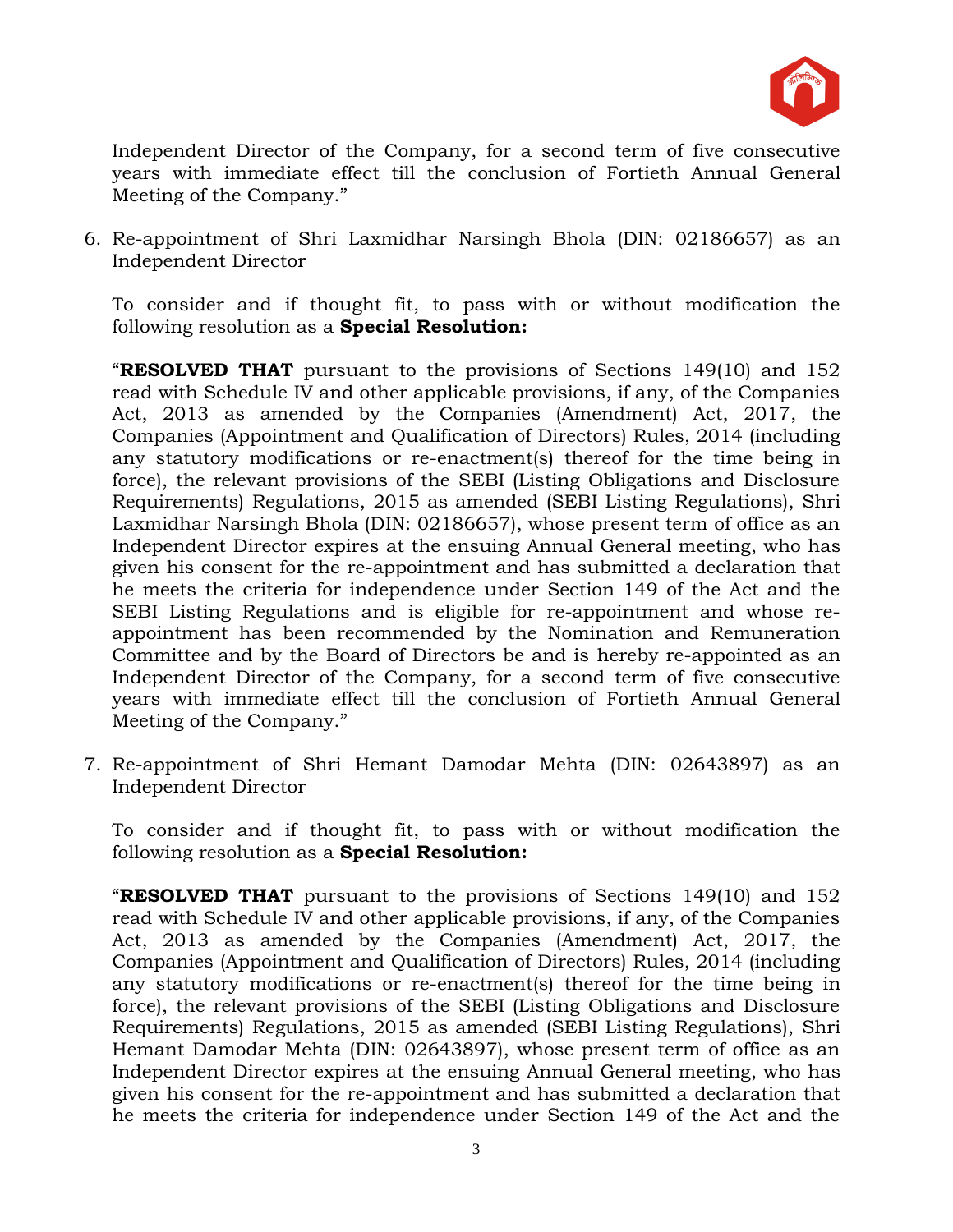

SEBI Listing Regulations and is eligible for re-appointment and whose reappointment has been recommended by the Nomination and Remuneration Committee and by the Board of Directors be and is hereby re-appointed as an Independent Director of the Company, for a second term of five consecutive years with immediate effect till the conclusion of Fortieth Annual General Meeting of the Company."

#### **By order of the Board of Directors**

 **Pawan Kr Agarwal Director DIN: 00556417**

**Place:** Mumbai **Date:** August 12, 2019

#### **Registered Office:-**

42, Gopal Bhawan 199, Princess Street, Mumbai – 400002

## **NOTES:**

- 1. The respective Explanatory Statement pursuant to Section 102 of the Companies Act, 2013 in respect of the business under Item Nos. 4 to 7 of the accompanying Notice is annexed hereto.
- 2. A statement giving additional details of the Directors seeking appointment/re-appointment as set out in Item Nos. 5 to 7 is annexed herewith as required under SEBI (Listing Obligations and Disclosure Requirements) Regulations, 2015, as amended.
- 3. A member entitled to attend and vote at the Annual General Meeting (the "Meeting") is entitled to appoint a proxy to attend and vote on a poll instead of himself and the proxy need not be a member of the Company. The instrument appointing the proxy should, however, be deposited at the registered office of the Company not less than 48 (forty-eight) hours before the commencement of the Meeting.
- 4. A person can act as a proxy on behalf of members not exceeding fifty and holding in the aggregate not more than ten percent of the total share capital of the Company carrying voting rights. A member holding more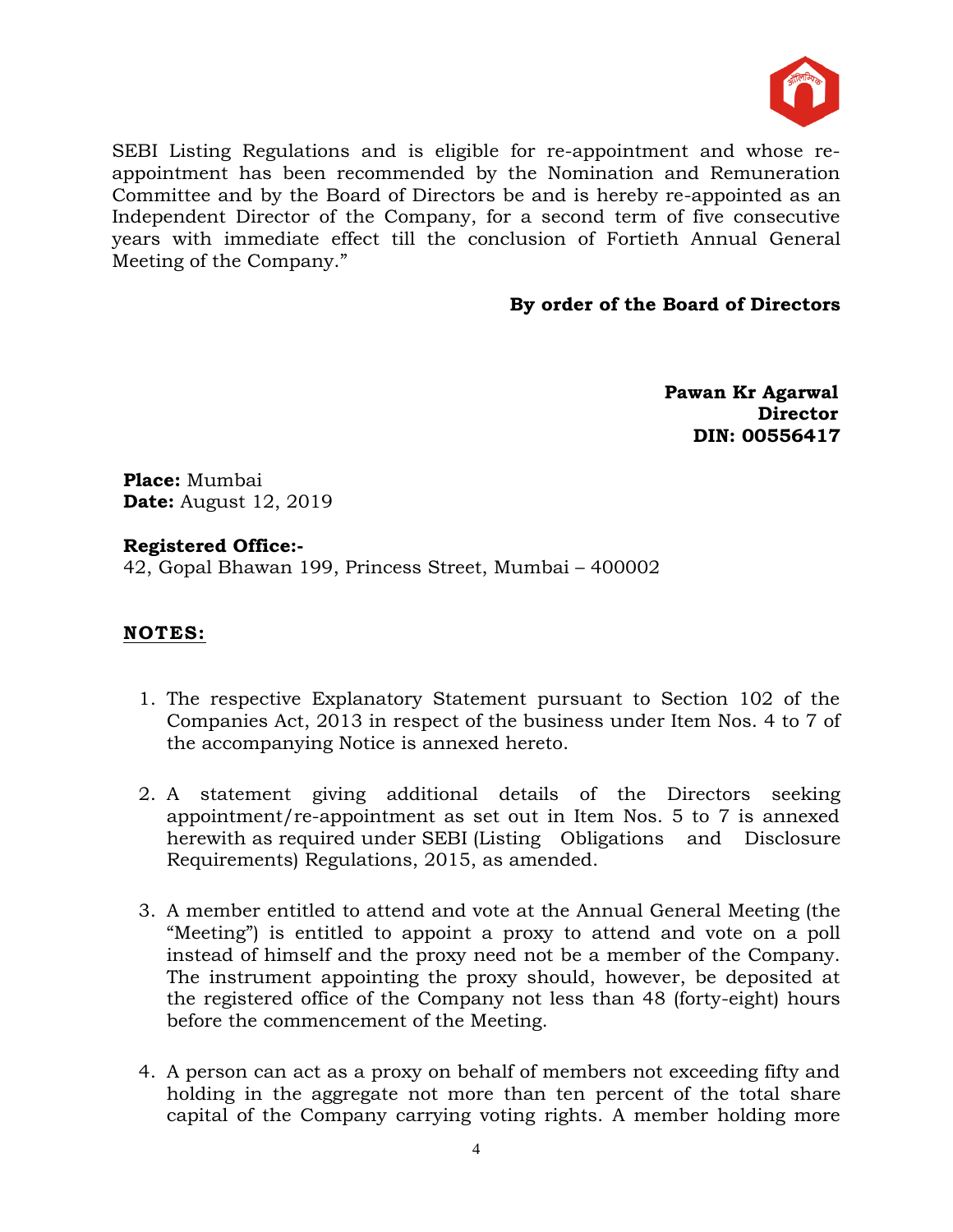

than ten percent of the total share capital of the Company carrying voting rights may appoint a single person as proxy and such person shall not act as a proxy for any other person or shareholder.

- 5. Corporate Members intending to send their authorized representatives to attend the Meeting pursuant to Section 113 of the Companies Act, 2013 are requested to send to the Company, a certified copy of the relevant Board Resolution together with their respective specimen signatures authorizing their representative(s) to attend and vote on their behalf at the Meeting.
- 6. In terms of section 152 of the Companies Act, 2013 MR. PAWAN AGARWAL (DIN: 00556417), Director of the Company, retires by rotation at the Meeting and being eligible, offers himself for reappointment. The Board of Directors of the Company recommends his re-appointment.
- 7. Members are requested to bring their attendance slips duly completed and signed mentioning therein details of their DP ID and Client ID/ Folio No. along with their copy of Annual Report to the Meeting.
- 8. In case of joint holders attending the Meeting, only such joint holder who is higher in the order of names will be entitled to vote.
- 9. The Company has notified closure of Register of Members and Share Transfer Books from Monday 23rd September, 2019 to Monday 30th September, 2019 (both days inclusive).
- 10. Relevant documents referred to in the accompanying Notice and the Explanatory Statement shall be open for inspection at the Registered Office of the Company during normal business hours on all working days except, Saturdays, Sundays and all public holidays, upto and including the date of the Annual General Meeting of the Company.
- 11. Members holding shares in electronic form may note that bank particulars registered against their respective depository accounts will be used by the Company for payment of dividend, if any. The Company or its Registrars and Transfer Agents, M/s. Sharex Dynamic (India) Pvt. Ltd cannot act on any request received directly from the members holding shares in electronic form for any change of bank particulars or bank mandates. Such changes are to be advised only to the Depository Participant by the members.
- 12. Members holding shares in electronic form are requested to intimate immediately any change in their address or bank mandates to their Depository Participants with whom they are maintaining their demat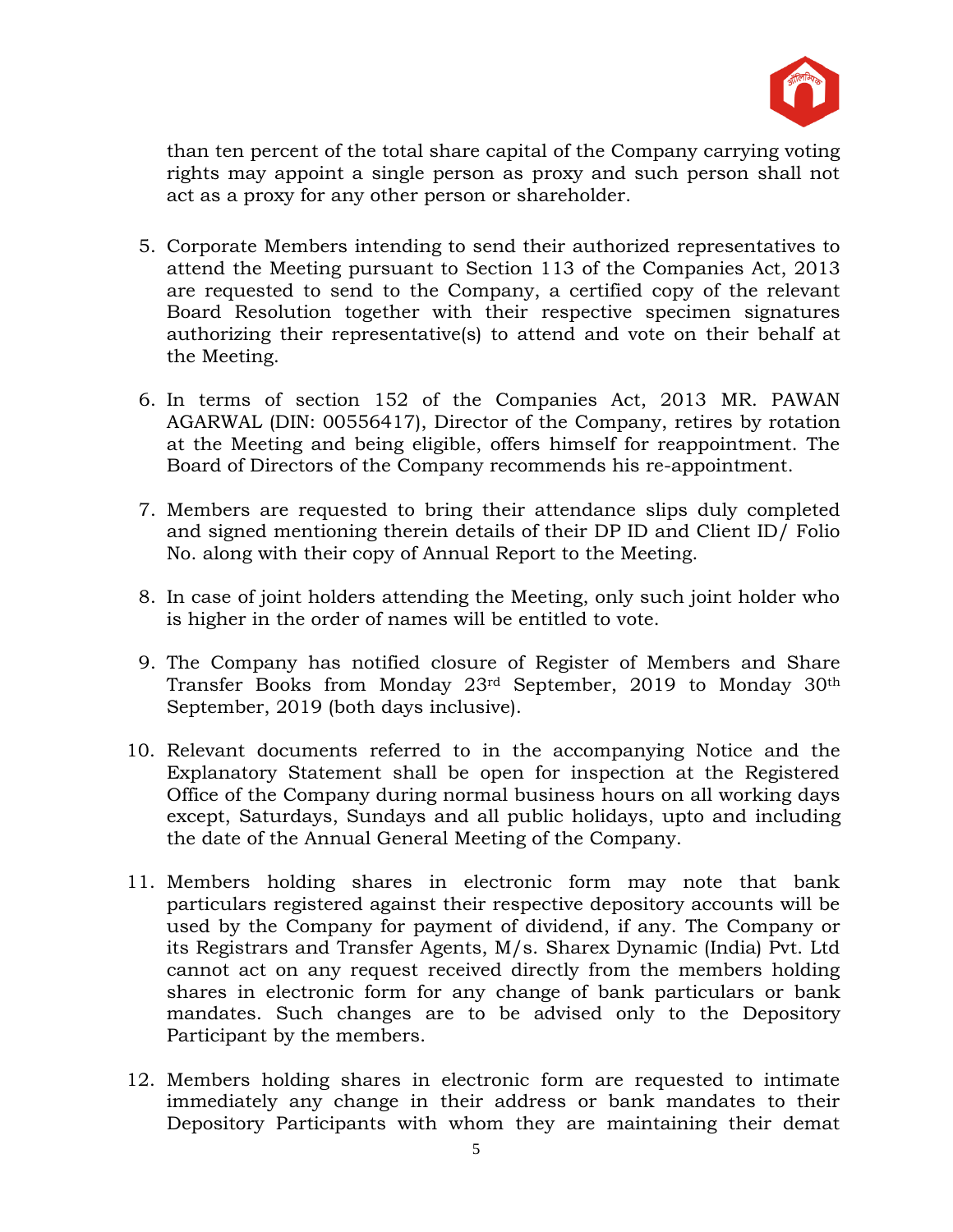

accounts. Members holding shares in physical form are requested to advise any change in their address or bank mandates immediately to the Company or M/s. Sharex Dynamic (India) Pvt. Ltd.

- 13. The Securities and Exchange Board of India (SEBI) has mandated the submission of Permanent Account Number (PAN) by every participant in securities market. Members holding shares in electronic form are, therefore, requested to submit their PAN to their Depository Participants with whom they are maintaining their demat accounts. Members holding shares in physical form can submit their PAN to the Company or M/s. Sharex Dynamic (India) Pvt. Ltd
- 14. Members holding shares in single name and physical form are advised to make nomination in respect of their shareholding in the Company.
- 15. Members who hold shares in physical form in multiple folios in identical names or joint holding in the same order of names are requested to send the Share Certificates to M/s Sharex Dynamic (India) Pvt. Ltd, for consolidation into a single folio.
- 16. SEBI, vide its circular No. SEBI/LAD-NRO/GN/2018/24 dated June 8, 2018, amended Regulation 40 of SEBI Listing Regulations pursuant to which after December 5, 2018 transfer of securities could not be processed unless the securities are held in dematerialized form with a depository. The said deadline was extended by SEBI to March 31, 2019.

Members holding shares in physical form are requested to dematerialize their holdings at the earliest as it will not be possible to transfer shares held in physical mode henceforth.

17. Non-Resident Indian Members are requested to inform M/s. Sharex Dynamic (India) Pvt. Ltd., immediately of:

(a) Change in their residential status on return to India for permanent settlement.

(b) Particulars of their bank account maintained in India with complete name, branch, account type, account number and address of the bank with pin code number, if not furnished earlier.

18. Members who have not registered their e-mail addresses so far are requested to register their e-mail address for receiving all communication including Annual Report, Notices, Circulars, etc. from the Company electronically.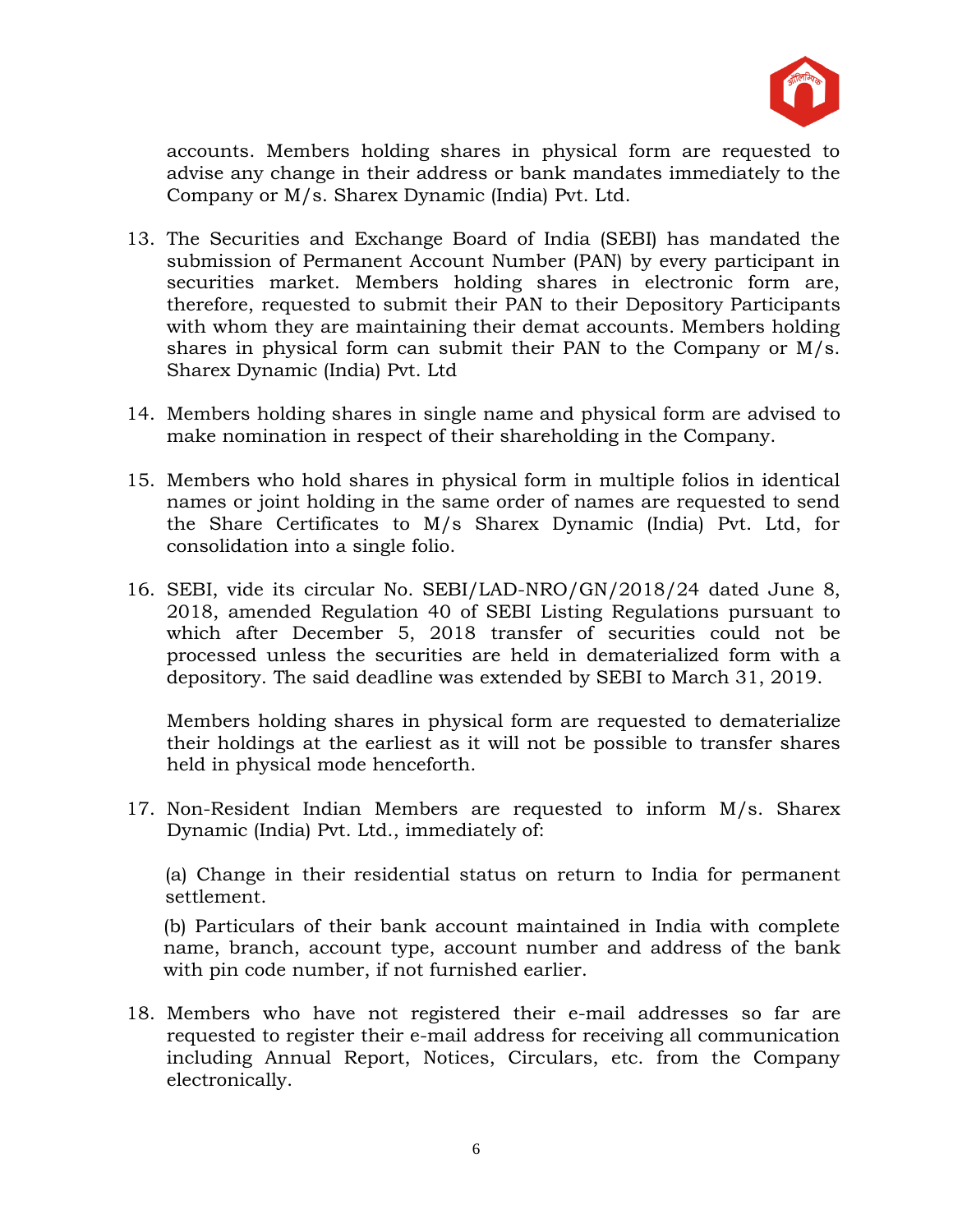

- 19. Members desiring any information relating to the accounts are requested to write to the Company well in advance so as to enable the management to keep the information ready.
- 20. The instructions for Members for voting electronically are as under:

## **INSTRUCTIONS FOR E-VOTING**

- 1. In compliance with the provisions of Section 108 of the Companies Act, 2013 read with rule 20 of the Companies (Management and Administration) Rules, 2014 as amended from time to time and sub clauses (1) & (2) of Clause 44 of SEBI (Listing Obligations and Disclosure Requirements) Regulations, 2015 as amended, the Company is offering evoting facilities to its Members in respect of the business to be transacted at the 35th Annual General Meeting. The Company has engaged the services of Central Depository Securities (India) Limited (CDSL) as the authorized agency to provide the e-voting facility.
- 2. The e-voting period begins on 27th September, 2019 (9:00 AM) and ends on 29th September, 2019 (5:00 PM). During this period shareholders' of the Company, holding shares either in physical form or in dematerialized form, as on the cut-off date of Monday, 23rd September, 2019 may cast their vote electronically. The e-voting module shall also be disabled by CDSL for voting thereafter.
- 3. Shareholders who have already voted prior to the meeting date would not be entitled to vote at the meeting venue.
- 4. The shareholders should log on to the e-voting website <www.evotingindia.com>
	- a) Click on Shareholders
	- b) Now Enter your User ID
	- c) For CDSL: 16 digits beneficiary ID
	- d) For NSDL: 8 Character DP ID followed by 8 Digits Client ID
	- e) Members holding shares in Physical Form should enter Folio Number registered with the Company.
	- f) Next enter the Image Verification as displayed and Click on Login.
	- g) If you are holding shares in demat form and had logged on to www.evotingindia.com and voted on an earlier voting of any company, then your existing password is to be used.
	- h) If you are a first time user follow the steps given below: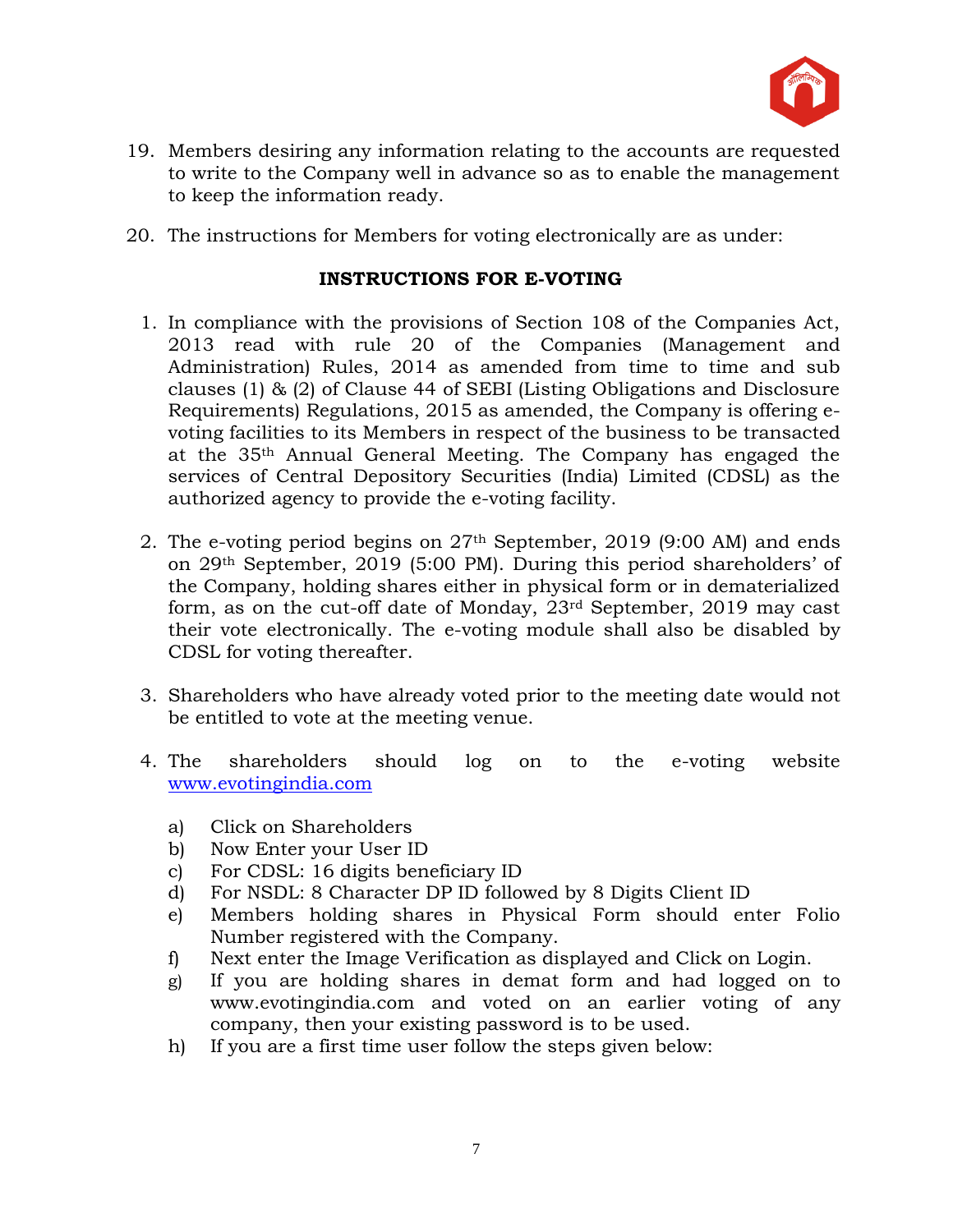

| <b>PAN</b>                 | 10 digit PAN issued by Income Tax Department, if the same<br>has been registered with the DP or as the case may be with<br>the company.<br>For Members who have not registered their PAN the first two<br>letters of their name followed by the eight digits serial number<br>printed on the address slip shall be entered in the PAN field. |
|----------------------------|----------------------------------------------------------------------------------------------------------------------------------------------------------------------------------------------------------------------------------------------------------------------------------------------------------------------------------------------|
| Date<br>of<br><b>Birth</b> | Date of Birth as registered with DP or as the case may be with<br>the company in dd/mm/yyyy format.                                                                                                                                                                                                                                          |
| Bank<br>Details            | Enter the Bank Details as recorded in your demat account are<br>in the company records for the said demat account or folio.                                                                                                                                                                                                                  |

- i) Click submit for further processing, if the password entered is incorrect system will not allow the login and you will have to repeat the process under (e) above until the proper password is entered.
- j) Members holding shares in physical form will be directed to the "Company Selection" Menu.
- k) Members holding shares in demat form and participating in e-voting through [www.evotingindia.com](http://www.evotingindia.com/) for the first time will be required mandatorily to create their own password to proceed with the evoting process. The new password shall be used by them for any further e-voting on CDSL platform. After completion of the new password creation, they will be directed to the company Selection Menu
- l) Click on the EVSN for the Olympic Management And Financial Services Ltd. and you will be directed to the e-voting screen.
- m) Description of the resolution as set out in the notice of the meeting and the voting options YES/NO will be displayed for each of the resolutions on this screen for voting.
- n) Click on the "RESOLUTIONS FILE LINK" if you wish to view the full description of the resolution.
- o) Select the option YES or NO for each of the item as desired by you. Your option YES implies that you assent to the resolution and option NO implies that you dissent to the resolution
- p) After selection click on "SUBMIT" and a confirmation box will be displayed, if you wish to confirm and complete the voting press OK, else press CANCEL to change your vote.
- q) Once you "CONFIRM" your vote on the resolution, you will not be allowed to modify your vote.
- r) You can also take out print of the voting done by you by clicking on "Click here to print" option on the Voting page.
- 5. Voting through electronic means would be on the basis of proportion of shares held by the members viz on one share one vote.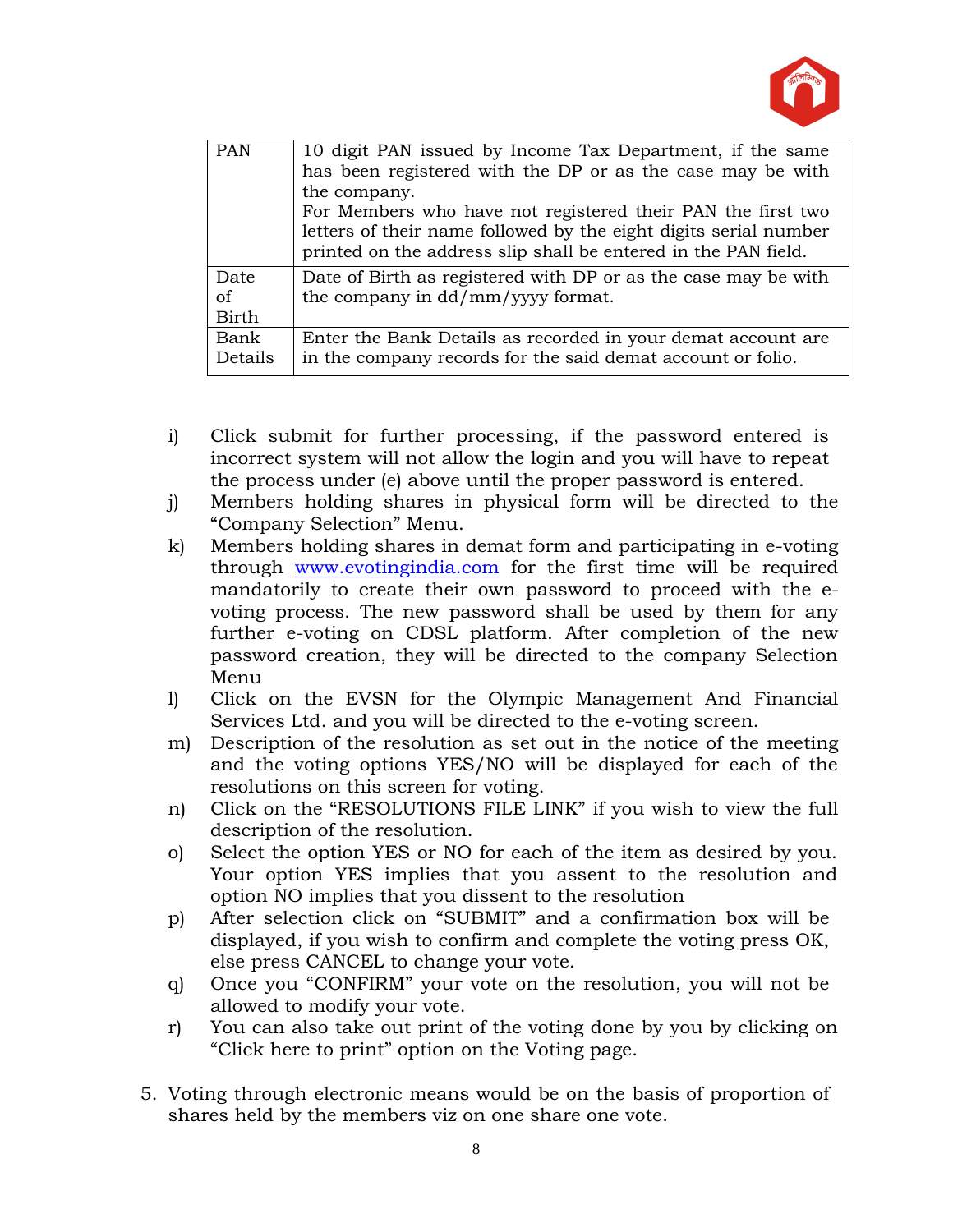

## 6. **Note for Non – Individual Shareholders and Custodians**

• Non-Individual shareholders (i.e. other than Individuals, HUF, NRI etc.) and Custodian are required to log on to www.evotingindia.com and register themselves as Corporates.

• A scanned copy of the Registration Form bearing the stamp and sign of the entity should be emailed to [helpdesk.evoting@cdslindia.com.](mailto:helpdesk.evoting@cdslindia.com)

• After receiving the login details a Compliance User should be created using the admin login and password. The Compliance User would be able to link the account(s) for which they wish to vote on.

• The list of accounts linked in the login should be mailed to helpdesk.evoting@cdslindia.com and on approval of the accounts they would be able to cast their vote

• A scanned copy of the Board Resolution and Power of Attorney (POA) which they have issued in favour of the Custodian, if any, should be uploaded in PDF format in the system for the scrutinizer to verify the same.

- 7. For any queries or issues regarding e-voting, please refer to the Frequently Asked Questions ("FAQs") and e-voting manual available at [www.evotingindia.co.in](http://www.evotingindia.co.in/) under help section or write an email to [helpdesk.evoting@cdslindia.com.](mailto:helpdesk.evoting@cdslindia.com)
- 8. Shri Dhirendra Maurya of M/s. Dhirendra Maurya & Associates, Company Secretaries, Mumbai has been appointed as the Scrutinizer to scrutinize the e-voting process in a fair and transparent manner.
- 9. The result of the electronic voting shall be declared within 48 hours of the conclusion of AGM. The result along with the Scrutinizer's report shall also be placed on the website of the Company and CDSL.
- 10. Members may also note that the Notice of 35th Annual General Meeting and the Annual Report for the Financial Year 2018-19 will also be available on the Company's website [www.Corporatementors.in](http://www.corporatementors.in/) for download.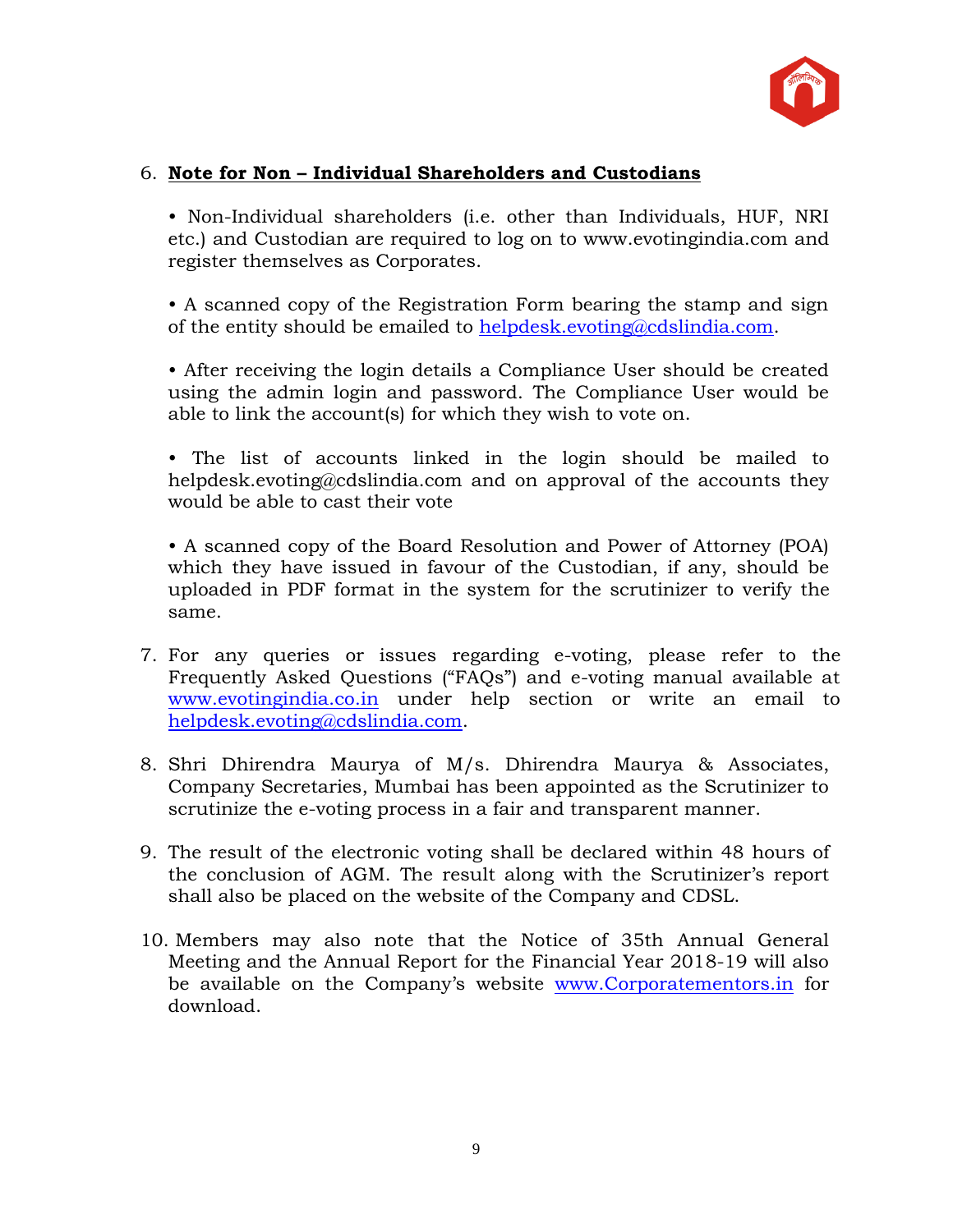

## **STATEMENT PURSUANT TO SECTION 102(1) OF THE COMPANIES ACT, 2013**

## **Item No. 3:**

It is proposed to re-appoint M/s R. K. Khandelwal & Co, Chartered Accountants (Firm Registration No. 105054W), as Statutory Auditors of the Company and they shall hold their office from the conclusion of this Annual General Meeting till the conclusion of the next Annual General Meeting of the Company. The Audit fee is increased by 10% every year and the proposed fees payable to the Auditors for the FY 2019-20 is Rs. 31,412 (inclusive of GST).

The Nomination and Remuneration Committee and the Board of Directors on their meetings held on August 12, 2019 have recommended the re-appointment of M/s R. K. Khandelwal & Co, Chartered Accountants pursuant to their varied knowledge, expertise and experience in the subject. They are holding a peer review certificate issued by the Institute of Chartered Accountants of India (ICAI).

The Board therefore recommends the Resolution as set out in Item No. 3 of the Notice for approval of Members.

## **Item No. 4:**

In order to make optimum use of funds available with the Company and also to achieve long term strategic and business objectives, the Board of Directors of the Company proposes to make use of the same by making investment in other bodies corporate or granting loans, giving guarantee or providing security to other persons or other body corporate or as and when required. Pursuant to the provisions of section 186(3) of the Companies Act, 2013 and rules made there under, the Company needs to obtain prior approval of shareholders / members by way of special resolution passed at the General Meeting in case the amount of investment, loan, guarantee or security proposed to be made is more than the higher of sixty percent of the paid up share capital, free reserves and securities premium account or one hundred percent of free reserves and securities premium account.

Accordingly, the Board of Directors of the Company proposes to obtain approval of shareholders by way of special resolution as contained in the notice for an amount not exceeding INR 2,00,00,000 (Rupees Two Crore Only) outstanding at any time notwithstanding that such investments, outstanding loans given or to be given and guarantees and security provided are in excess of the limits prescribed under Section 186 of the Companies Act, 2013.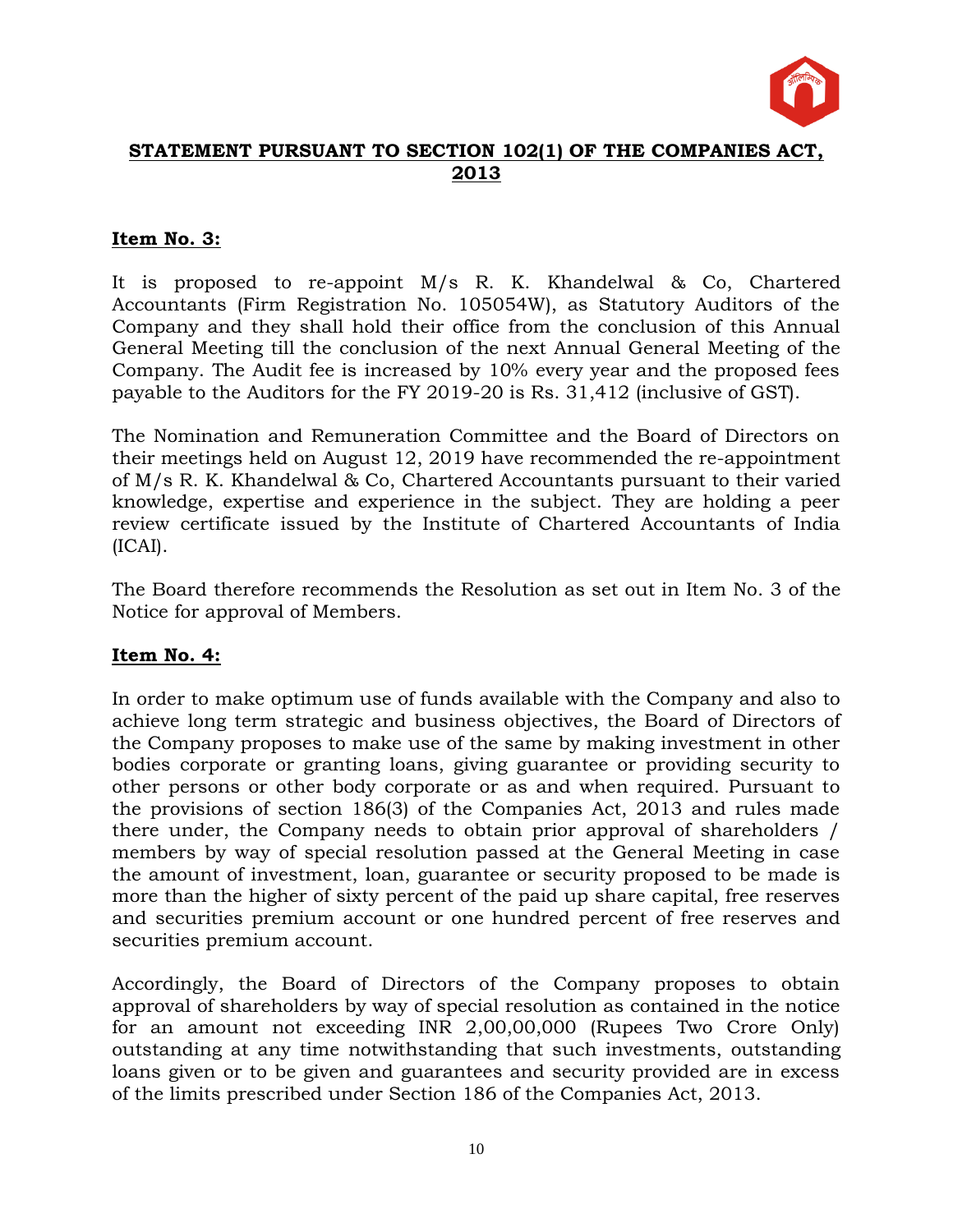

The Directors therefore, recommend the Special Resolution for approval of the members.

None of the Directors, Key Managerial Personnel of the Company or their relatives are, in any way, financially or otherwise, concerned or interested in the resolution.

## **Item No. 5, 6 & 7:**

As per the provisions of Sections 149, 152 & Schedule IV of the Companies Act, 2013 read with relevant Rules thereunder as amended, the Company had appointed Shri Prafulla Shankarrao Shirke, Shri Laxmidhar Narsingh Bhola and Shri Hemant Damodar Mehta as Independent Directors as per the requirements of the Companies Act, 2013 at the Annual General Meeting held on September 29, 2014 for a term of five consecutive years.

As the above named Independent Directors shall be completing their first term of appointment upon completion of five years from the respective dates of their appointment during the current year, they are eligible for re-appointment for another term of five consecutive years subject to approval of the Members by Special Resolution. All the above named persons have consented to their reappointment as Independent Directors.

Based on the performance evaluation of the Independent Directors, the Nomination and Remuneration Committee and the Board of Directors of the Company at their Meetings held on August 12, 2019 have recommended the reappointment of the aforesaid persons as Independent Directors for a second term of five consecutive years commencing from the dates on which their present appointments with the Company expire. During their tenure of appointment, they shall not be liable to retire by rotation as provided under Section 152(6) of the Companies Act, 2013.

The Company has received declarations from all the Independent Directors conforming that they meet the criteria of independence as prescribed under sub-section 6 of Section 149 of the Act and as per SEBI (Listing Obligations and Disclosure Requirements) Regulations, 2015. None of the Independent Directors are disqualified from being appointed as Director in terms of Section 164 of the Companies Act, 2013. In the opinion of the Board, they fulfil the conditions for re-appointment as Independent Directors and they are Independent of the Management.

The brief profile of all the directors is mentioned in the Annexure to this Notice.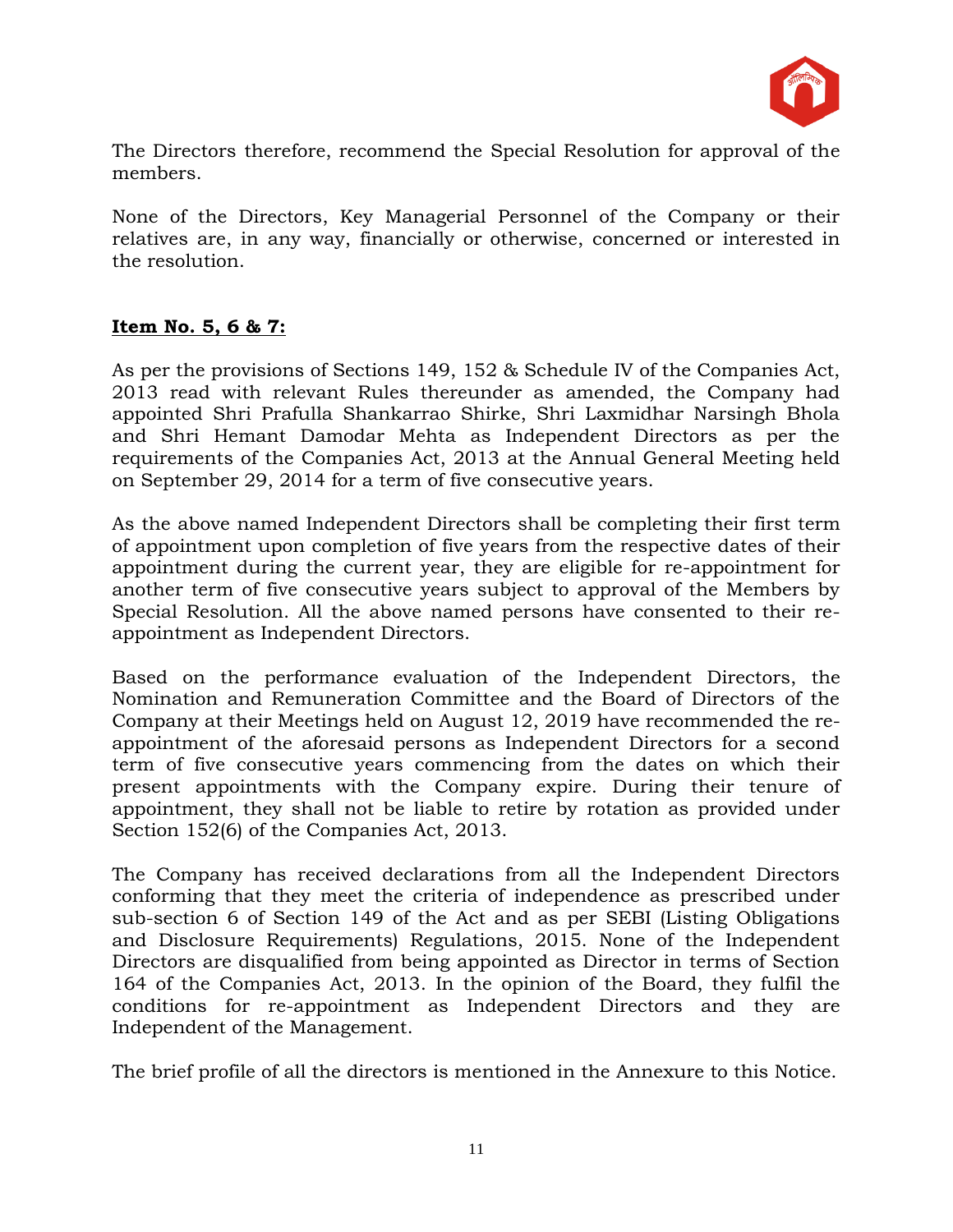

A copy of the draft letter for re-appointment of the Independent Directors setting out the terms and conditions of their re-appointment is available for inspection by the members at the Registered Office of the Company during the office hours on all working days other than on Saturdays and Sundays till the date of Annual General Meeting.

The Board recommends the Resolutions as set out in Item Nos. 5, 6 & 7 of the Notice for approval of Members.

None of the Directors or Key Managerial Personnel of the Company and their relatives other than the concerned Independent Directors are in anyway deemed to be concerned or interested, financially or otherwise, in the Resolutions as set out in Item Nos. 5, 6 & 7 of the Notice.

**By order of the Board of Directors**

 **Pawan Kr Agarwal Director DIN: 00556417**

**Place:** Mumbai **Date:** August 12, 2019

## **Registered Office:-**

42, Gopal Bhawan 199, Princess Street, Mumbai – 400002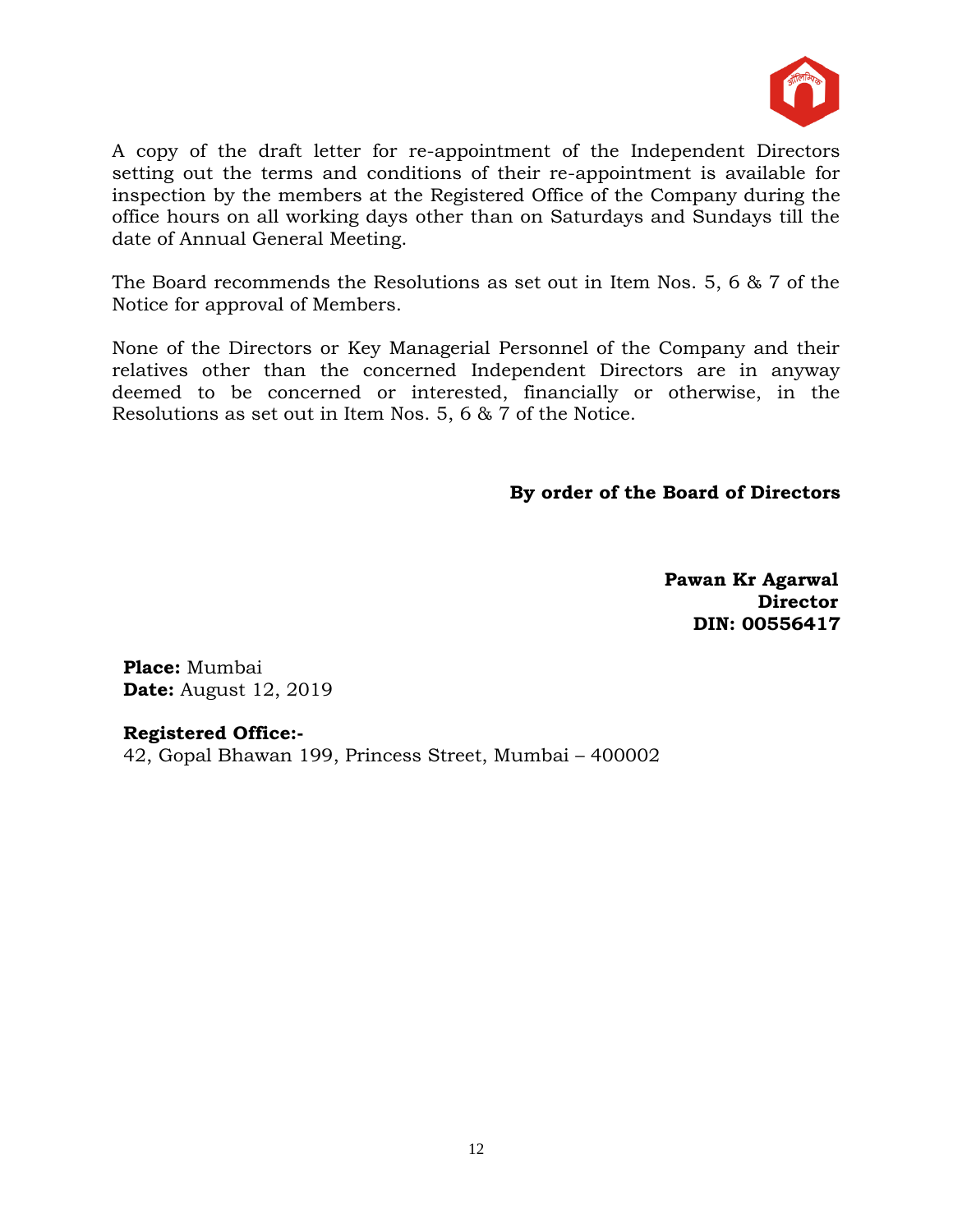

## **ANNEXURE TO NOTICE**

## **DETAILS OF THE DIRECTORS SEEKING APPOINTMENT/RE-APPOINTMENT IN FORTHCOMING ANNUAL GENERAL MEETING AS REQUIRED UNDER REGULATION 36 OF SECURITIES AND EXCHANGE BOARD OF INDIA (LISTING OBLIGATIONS AND DISCLOSURE REQUIREMENTS) REGULATIONS, 2015:**

| <b>Name of Director</b>                  | Shri Prafulla Shankarrao Shirke (DIN  |
|------------------------------------------|---------------------------------------|
|                                          | :01209632                             |
| Date of Birth                            | 16/07/1949                            |
| <b>Nationality</b>                       | Indian                                |
| Date of Appointment                      | 28/09/1995                            |
| Qualifications                           | Engineering                           |
| <b>Expertise</b><br>in<br>specific       | Projects                              |
| functional areas                         |                                       |
| <b>of</b><br>the<br><b>Brief</b> Profile | Shri Prafulla Shankarrao Shirke is an |
| <b>Directors</b>                         | engineer and has expertise knowledge  |
|                                          | in the project industry with<br>an    |
|                                          | experience of over three decades.     |
|                                          | He is a Director and founder of       |
|                                          | Solaray Powertech Private Limited.    |
| Disclosure of relationship               | There is no relationship between Shri |
| between directors inter-se               | Prafulla Shankarrao Shirke and any    |
|                                          | of the Director of the Company        |
| List of Listed Companies in              | Nil                                   |
| director<br>which<br>holds               |                                       |
| directorship<br>and                      |                                       |
| membership<br>of<br>the                  |                                       |
| committees of the board                  |                                       |
| the<br><b>Shareholding</b><br>in         | 0.04%                                 |
| Company                                  |                                       |

| 2. | <b>Name of Director</b>            | Shri Laxmidhar Narsingh Bhola (DIN: |
|----|------------------------------------|-------------------------------------|
|    |                                    | 02186657)                           |
|    | Date of Birth                      | 07/05/1964                          |
|    | <b>Nationality</b>                 | Indian                              |
|    | <b>Date of Appointment</b>         | 30-03-2000                          |
|    | Qualifications                     | Bachelor of Commerce (B.Com.)       |
|    | <b>Expertise</b><br>specific<br>in | Export & Import Consultant          |
|    | functional areas                   |                                     |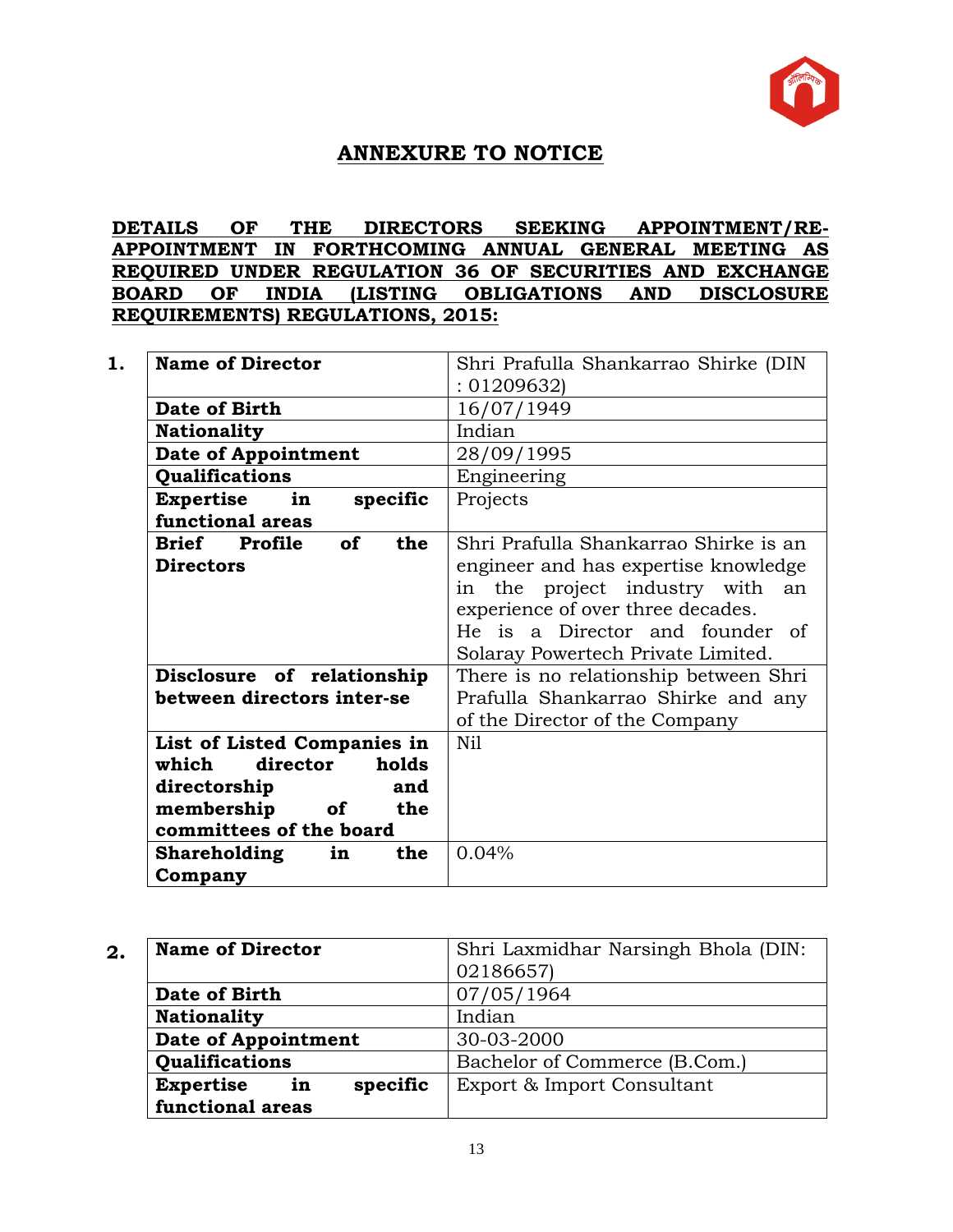

| <b>Brief</b><br>the<br>Profile<br><b>of</b><br><b>Directors</b> | Shri Laxmidhar Narsingh Bhola is a<br>commerce graduate and has expertise<br>knowledge in the export and import<br>field with an experience of over three<br>decades. |
|-----------------------------------------------------------------|-----------------------------------------------------------------------------------------------------------------------------------------------------------------------|
| Disclosure of relationship                                      | There is no relationship between Shri                                                                                                                                 |
| between directors inter-se                                      | Laxmidhar Narsingh Bhola and any of                                                                                                                                   |
|                                                                 | the Director of the Company                                                                                                                                           |
| List of Listed Companies in                                     | N <sub>il</sub>                                                                                                                                                       |
| holds<br>which<br>director                                      |                                                                                                                                                                       |
| directorship<br>and                                             |                                                                                                                                                                       |
| membership<br>the<br><b>of</b>                                  |                                                                                                                                                                       |
| committees of the board                                         |                                                                                                                                                                       |
| <b>Shareholding</b><br>the<br>in                                | Nil                                                                                                                                                                   |
| Company                                                         |                                                                                                                                                                       |

| 3.<br><b>Name of Director</b>                                                                                                       | Shri Hemant Damodar Mehta (DIN:<br>02643897)                                                                                                                                                                                                            |
|-------------------------------------------------------------------------------------------------------------------------------------|---------------------------------------------------------------------------------------------------------------------------------------------------------------------------------------------------------------------------------------------------------|
| Date of Birth                                                                                                                       | 29/01/1953                                                                                                                                                                                                                                              |
| <b>Nationality</b>                                                                                                                  | Indian                                                                                                                                                                                                                                                  |
| <b>Date of Appointment</b>                                                                                                          | 28/09/1995                                                                                                                                                                                                                                              |
| Qualifications                                                                                                                      | Chartered Accountant (C.A.)                                                                                                                                                                                                                             |
| Expertise in<br>specific<br>functional areas                                                                                        | Project Finance                                                                                                                                                                                                                                         |
| Brief Profile of<br>the<br><b>Directors</b>                                                                                         | Shri Hemant Damodar Mehta is a<br>qualified Chartered Accountant.<br>He is a practicing professional and<br>has expertise in project finance,<br>syndicate loans, fund management<br>and alike. He has an experience of<br>over two and a half decades. |
| Disclosure of relationship                                                                                                          | There is no relationship between Mr.                                                                                                                                                                                                                    |
| between directors inter-se                                                                                                          | Hemant Damodar Mehta and any of<br>the Director of the Company                                                                                                                                                                                          |
| List of Listed Companies in<br>director<br>which<br>holds<br>directorship<br>and<br>membership of<br>the<br>committees of the board | Nil                                                                                                                                                                                                                                                     |
| the<br>Shareholding in<br>Company                                                                                                   | Nil                                                                                                                                                                                                                                                     |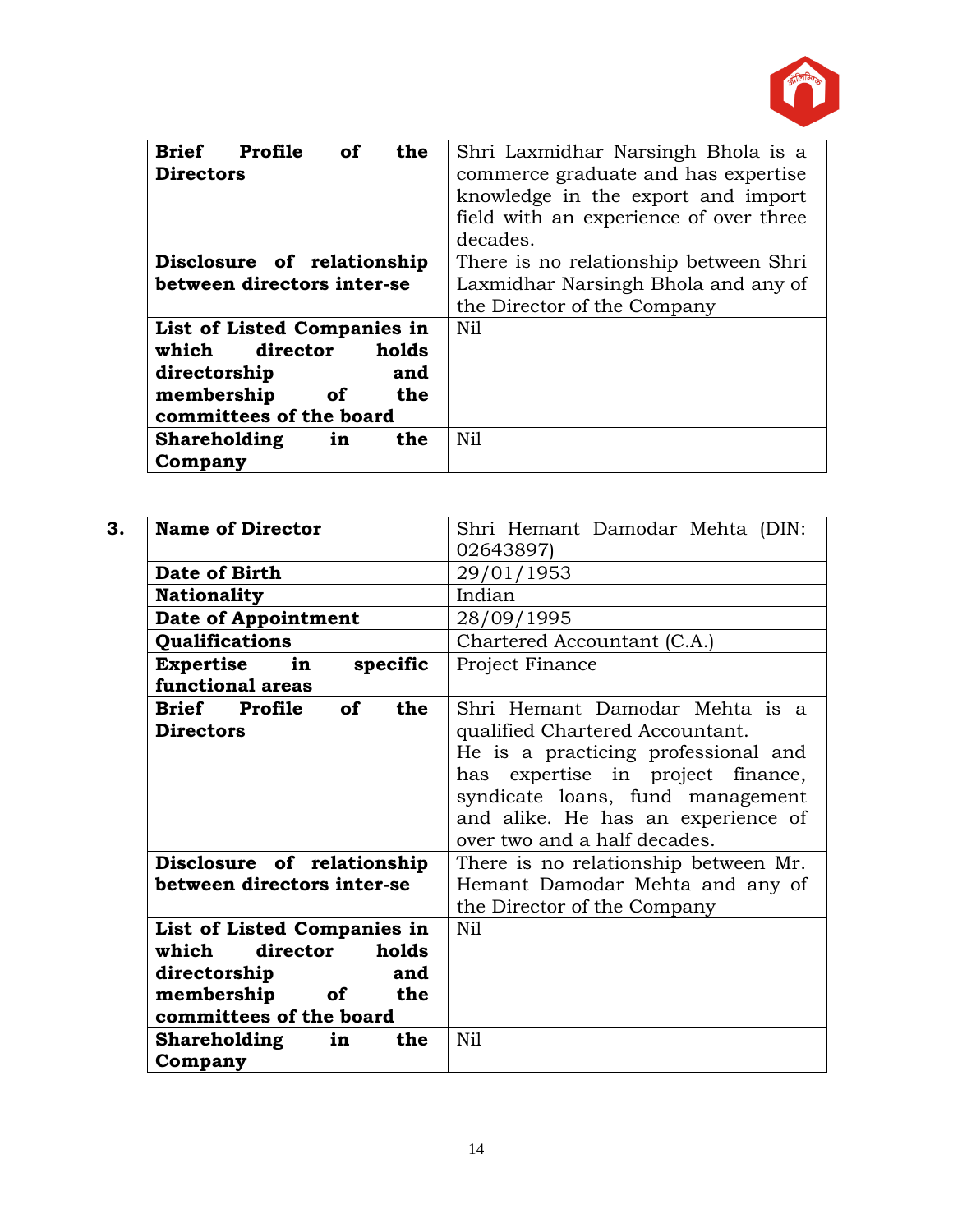

#### **OLYMPIC MANAGEMENT AND FINANCIAL SERVICES LIMITED**

Corporate Identification Number: L65990MH1984PLC033825 Regd. Office: 42, Gopal Bhavan, 199 Princess Street, Mumbai – 400 002

#### **Form No. MGT-11**

#### **PROXY FORM**

#### **[Pursuant to section 105(6) of the Companies Act, 2013 and rule 19(3) of the Companies (Management and Administration) Rules, 2014]**

#### **35th Annual General Meeting – September 30, 2019**

| Name of the member (s):<br><b>Registered address:</b><br>E-mail Id:<br>Folio No/ Client Id:<br>DP ID: |                                                                                     |
|-------------------------------------------------------------------------------------------------------|-------------------------------------------------------------------------------------|
| appoint                                                                                               | I/We, being the holders (s) of __________ shares of the above named company, hereby |
|                                                                                                       |                                                                                     |
|                                                                                                       |                                                                                     |
|                                                                                                       |                                                                                     |
|                                                                                                       | Signature: _____________, or failing him/ her                                       |
|                                                                                                       |                                                                                     |
|                                                                                                       |                                                                                     |

as my/our proxy to attend and vote (on a poll) for me/us and on my/our behalf at the 35th Annual General Meeting of the company, to be held on Monday, 30th September, 2019 at 11.00 A.M. at Silk Merchant Association, 480, Kalbadevi Road, Mumbai- 400002 and at any adjournment thereof in respect of such resolutions as are indicated below:

| Sr. No. | Particulars                                                                                                                                                                                                                                |
|---------|--------------------------------------------------------------------------------------------------------------------------------------------------------------------------------------------------------------------------------------------|
|         | <b>ORDINARY BUSINESS - ORDINARY RESOLUTIONS</b>                                                                                                                                                                                            |
|         | To consider and adopt the Audited Financial Statements of the Company for the<br>Financial Year ended March 31, 2019, the reports of the Board of Directors and<br>Auditors thereon.                                                       |
| 2.      | To appoint a Director in place of Mr. Pawan Agarwal (DIN: 00556417) who<br>retires by rotation and being eligible, offers himself for re-appointment.                                                                                      |
| 3.      | To re-appoint M/s. RK Khandelwal. & Co. as Statutory Auditors of the Company<br>to hold office from the conclusion of this Meeting till the conclusion of the next<br>Annual General Meeting of the Company and to fix their remuneration. |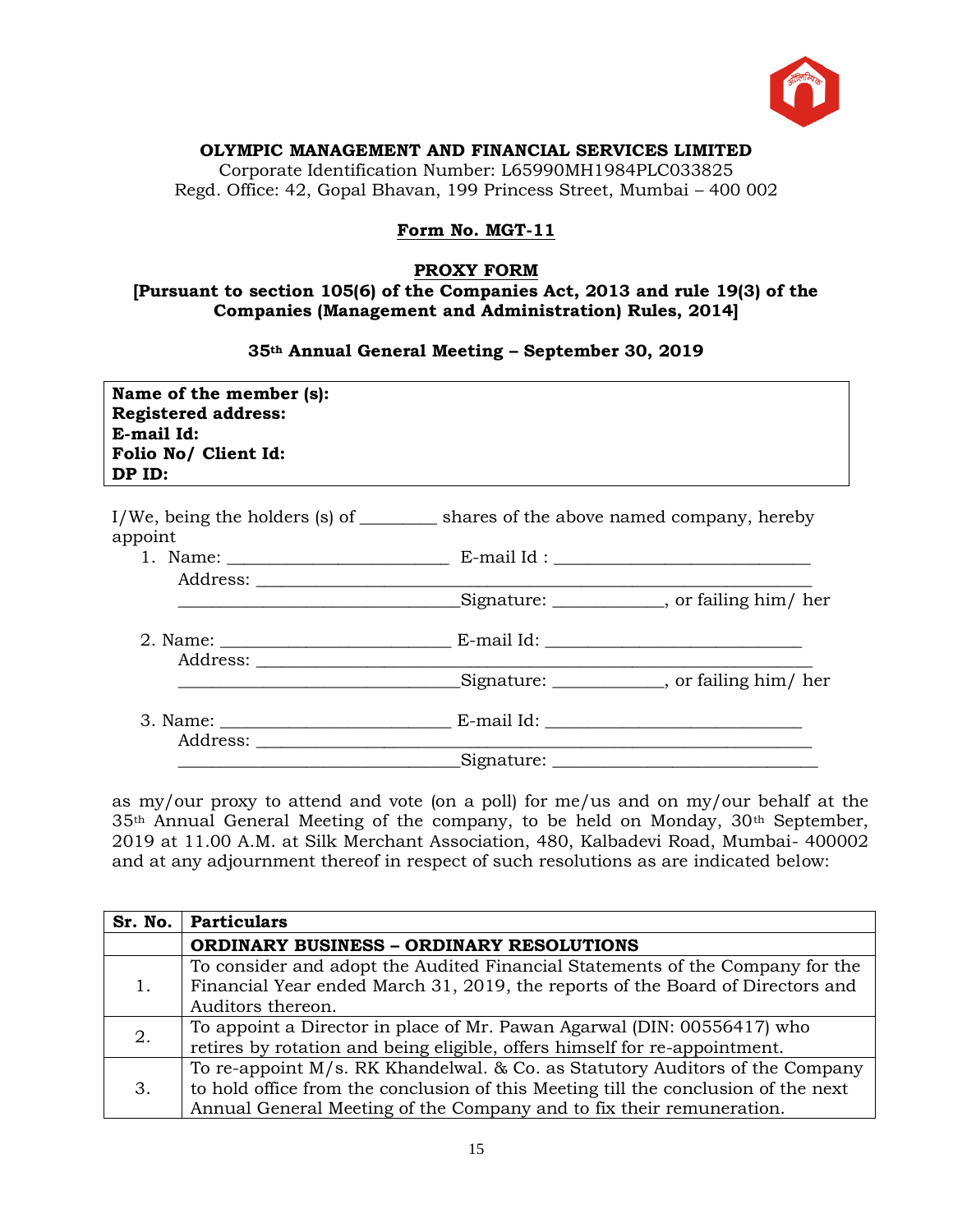

|                | SPECIAL BUSINESS - SPECIAL RESOLUTIONS                                                                                       |
|----------------|------------------------------------------------------------------------------------------------------------------------------|
| 4.             | Approval of limits for the Loans, Guarantees and investment by the company as<br>per Section 186 of the Companies Act, 2013. |
| 5.             | Re-appointment of Shri Prafulla Shankarrao Shirke (DIN: 01209632) as an<br>Independent Director                              |
| 6.             | Re-appointment of Shri Laxmidhar Narsingh Bhola (DIN: 02186657) as an<br>Independent Director                                |
| 7 <sub>1</sub> | Re-appointment of Shri Hemant Damodar Mehta (DIN: 02643897) as an<br><b>Independent Director</b>                             |

Signed this day of 2019

Signature of Member: \_\_\_\_\_\_\_\_\_\_\_\_\_\_\_\_\_\_

Signature of Proxy holder(s) \_\_\_\_\_\_\_\_\_\_\_\_\_\_\_\_\_\_

**Note: This form of proxy in order to be effective should be duly completed and deposited at the Registered Office of the Company, not later than 48 hours before the commencement of the Meeting.**

Affix Revenue Stamp of Re. 1/-

#### **ATTENDANCE SLIP**

#### **OLYMPIC MANAGEMENT AND FINANCIAL SERVICES LIMITED**

Corporate Identification Number: L65990MH1984PLC033825 Regd. Office: 42, Gopal Bhavan, 199 Princess Street, Mumbai – 400 002

Registered Folio / DP ID & Client ID: Name: Address of Shareholder: No. of Shares held:

I/We hereby record my/our presence at the 35th Annual General Meeting of the Company, held on Monday, 30th September, 2019 at 11.00 A.M. at Silk Merchant Association, 480 Kalbadevi Road, Mumbai – 400 002.

Signature of the Shareholder/ Proxy present: \_\_\_\_\_\_\_\_\_\_\_\_\_\_\_\_\_\_\_\_\_\_\_\_\_\_\_\_\_\_\_\_\_\_\_

Notes:

.

- 1. You are requested to sign and hand this over at the entrance. Joint Shareholders may obtain additional attendance slips on request
- 2. If you are attending the meeting in person or by proxy please bring copy of notice and annual report for reference at the meeting.